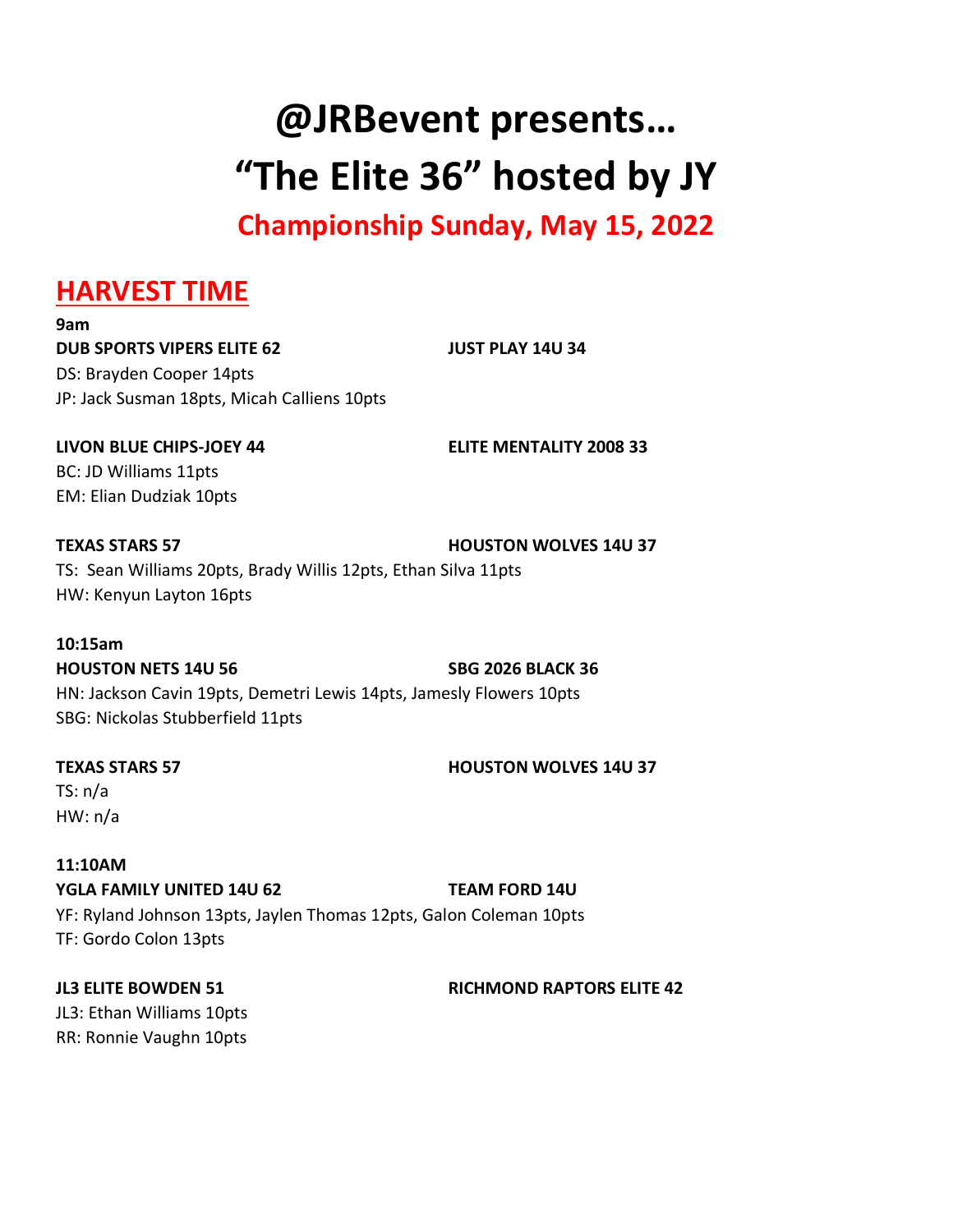**12:15pm AD ELITE 13U 44 HAAY SELECT 73** AE: Jojo Zolicoffer 11pts, Quintin Cain 11 pts HS: Trey Carmouch 8pts

| <b>JUST PLAY 13U 34</b><br>JP: Charles Day 9pts<br>TS: Christian Flores 15pts         | <b>TEXAS SAVAGE 13U 45</b> |
|---------------------------------------------------------------------------------------|----------------------------|
| 1:20PM<br><b>VIPERZ ELITE 31</b>                                                      | <b>LOFDL BLUE CHIPS 52</b> |
| VE: Brayden Cooper 13pts<br>BC: Christian Brown 14pts                                 |                            |
| <b>HOUSTON NETS 43</b><br>HN: Jackson Cavin 12pts<br>TS: Brady Willis 13pts           | <b>TX STARS 46</b>         |
| 2:25 <sub>pm</sub>                                                                    |                            |
| <b>TEAM FORD 13U 45</b><br>TF: Damian Defreeze 14pts                                  | <b>MO CITY BALLERS 32</b>  |
| <b>BCS CLUTCH CITY 30</b><br>BCC: D'Vonte Nickerson 17pts<br>TS: Sincere Rendon 13pts | <b>TEXAS SAVAGE 45</b>     |
| 3:30pm                                                                                |                            |
| <b>TX STARS 56</b><br>TS: Jaden Waldron 21pts<br>BC: Christian Brown 19pts            | <b>LOFDL BLUE CHIPS 58</b> |
| <b>ALL DAY ELITE 57</b><br>AE: Jojo Zollicoffer 13pts<br>TS: Christian Flores 11pts   | <b>TEXAS SAVAGE 21</b>     |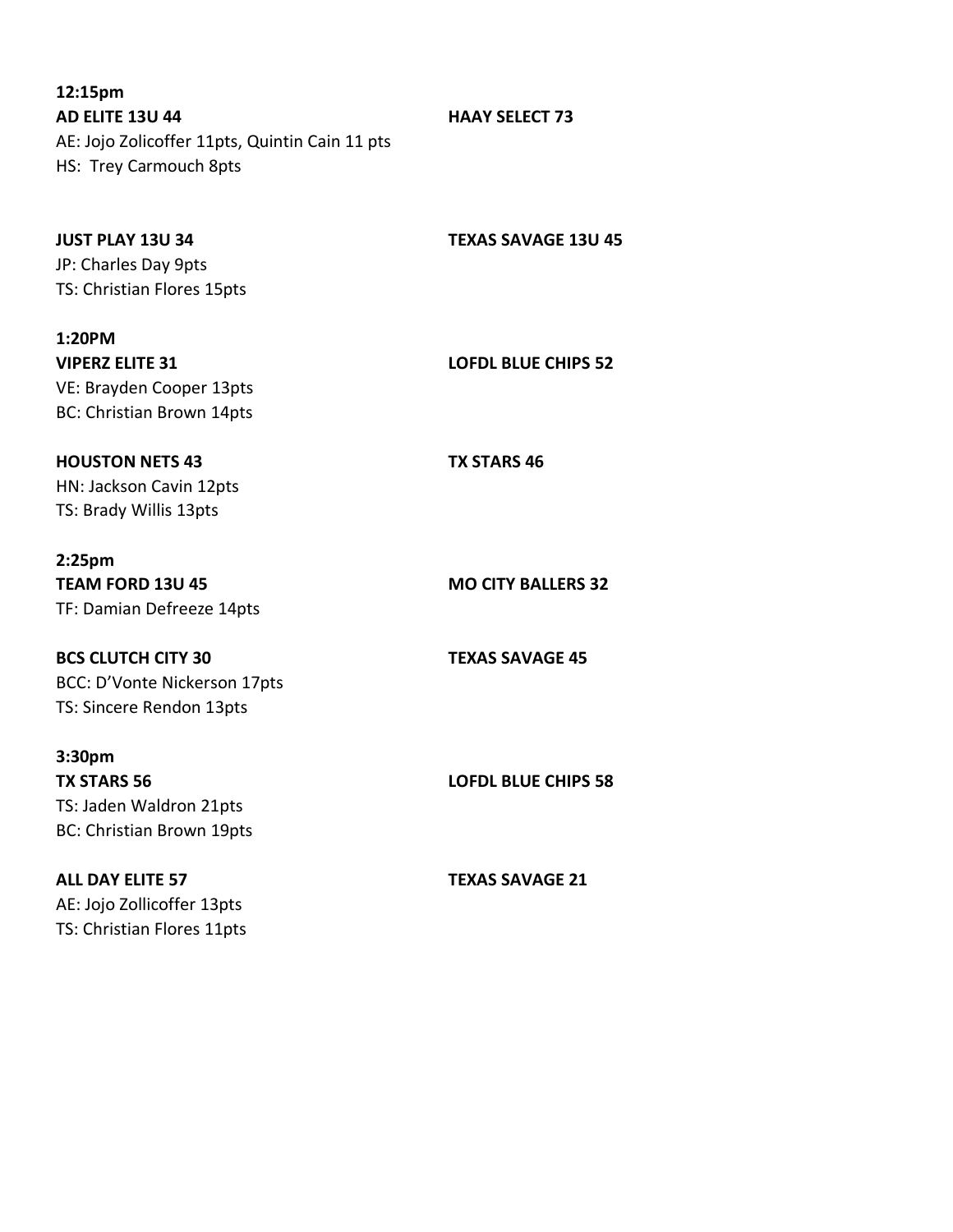## **ULH EVENT CENTER**

**9am HOUSTON RAPTOR 11U 19 KATY WARRIORS 35** HR: L Benjamin 9pts KW: Luke Brayton 12pts, Conner Pitcock 11pts

**BALLAHOLICS 57 CHECK ME IF YOU CAN 73** BH: Alijah Rosario 20pts, James Tademy 15pts, Lydell Jennings 14pts CM: Kaden Smalls 32pts, Dejon Spencer 14pts, Mikey 11pts

**NEW LEGENGDS 15U 27 H-TOWN GLIDERS 53** NL: Caden Latunde 8pts HG: Bryson Bond 13pts

**10:05am SBG 2025 RED 40 THE MILE ACADEMY 45** SBG: E Garrett 20pts MA: Prince Jones-Bynum 12pts, Rayon Fadika 11pts

**D5B GALVESTON COUNTY ELITE 45 JL3 ELITE JACKSON 47**

GC: Leyon Devon 13pts, K Leach 12pts, E Sherwood 10pts JL3: Devan Brown 17pts

**HOUSTON WOLVES 15U 27 HOUSTON JUMPERS 2025 57**

HW: Gaven Higgins 7pts HJ: Kamerean Newsome 18pts

**11:10am TEAM FORD 11U 23 JR UNDERDAWGS 11U 19** n/a

**HURRICANES ELITE 71 TEXAS SAVAGE SANDERS 24** HE: Gzenha Ibe 24pts, Brady Fiesinger 13pts, Ryan Spears 13pts TS: Calvin Kirkendal 14pts

**LIVON BLUE CHIPS 11U 41 WARRIORS 38** BC: Ayden 15pts W: Conner Pitcock 16pts

**12:15pm BALLAHOLICS 23 H-TOWN GLIDERS 53** HG: Kiwain Thomas 17pts, Bryson Bond 14pts, Jewain Thomas 12pts

**TEXAS SAVAGE 14U 55 TNBA PILOT 17** TS: Kaden Solis 12pts, Mattox Clements 10pts